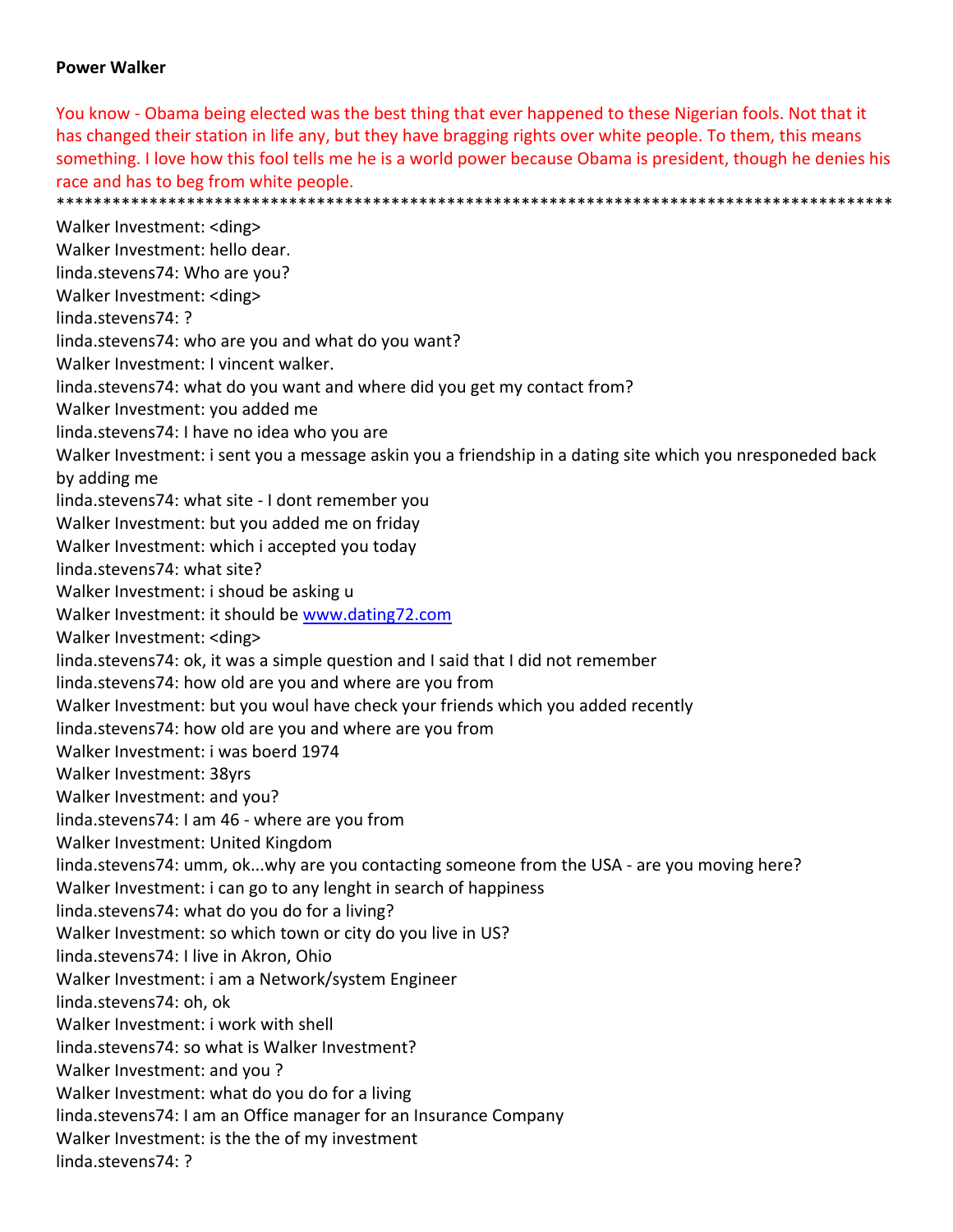Walker Investment: that is my private email adress Walker Investment: the name of my investment in uk linda.stevens74: you work for an investment company too? Walker Investment: Bradford1 Walker Investment: yeah Walker Investment: invested under a company with that name Walker Investment: walker investment linda.stevens74: oh, ok nice how you invested in a company with the same name as your Yahoo IM ‐ what are the odds? Walker Investment: at Bradford1 local government district Walker Investment: please i will be right back ,some one is at my door linda.stevens74: ok Walker Investment: <ding> linda.stevens74: I am here Walker Investment: <ding> Walker Investment: let me start by asking this first? but i love honesty n u linda.stevens74: what nationality are you - you don't speak english very well... Walker Investment: yes Walker Investment: am US Walker Investment: i was born and race in florida linda.stevens74: you are from the USA and you can't speak english very well??? Walker Investment: yes very well linda.stevens74: omg, you dont understand what I am saying, do you? Walker Investment: i can speak English very well linda.stevens74: not so far, you haven't... Walker Investment: i did get you Walker Investment: ?? Walker Investment: at first Walker Investment: <ding> linda.stevens74: I am here, you can stop buzzing... Walker Investment: what religion are linda.stevens74: I am an atheist Walker Investment: i am christian catholic

The great equalizer ‐ anyone born and "raced" in Florida would know football means NFL, not soccer.

linda.stevens74: are you a sports fan? Walker Investment: yes Walker Investment: and u ? linda.stevens74: do you watch football? linda.stevens74: Yes, I love football Walker Investment: yes linda.stevens74: and tennis Walker Investment: i do linda.stevens74: what's your favorite football team Walker Investment: but i have little interest on tennis linda.stevens74: what's your favorite football team Walker Investment: please dear tell me about your your self . linda.stevens74: what's your favorite football team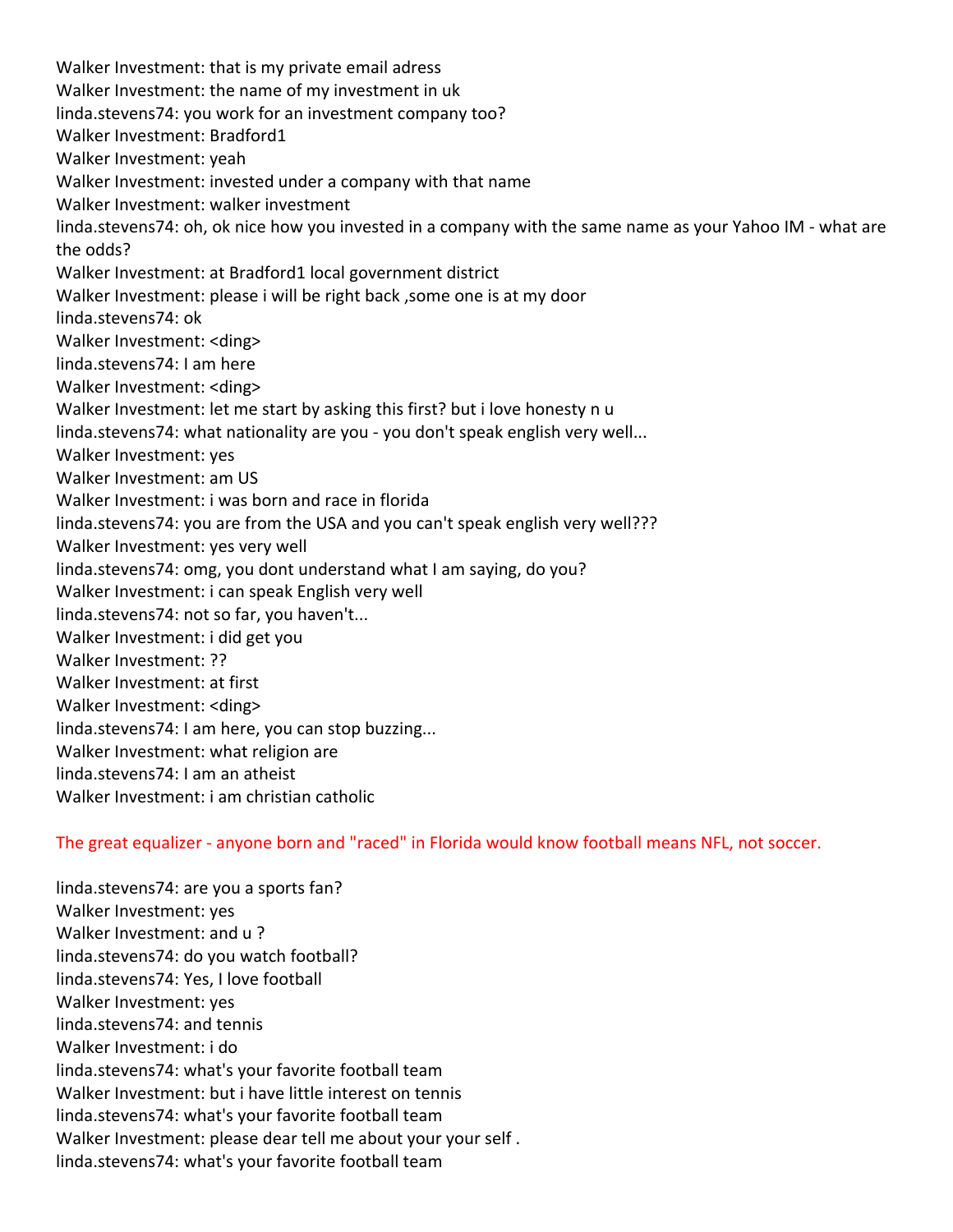linda.stevens74: what do you want to know about me... Walker Investment: chesea linda.stevens74: huh? linda.stevens74: what does chesea mean? Walker Investment: eh linda.stevens74: what does chesea mean? Walker Investment: chelsea footh ball club Walker Investment: london linda.stevens74: omg ‐ I knew you were not an American...feel like telling the truth now? Walker Investment: your past life Walker Investment: your brief history linda.stevens74: omg ‐ I knew you were not an American...feel like telling the truth now? Walker Investment: ?? linda.stevens74: you are not an American Walker Investment: i am AMERICAN BY BIRTH Walker Investment: BUT I B ASE IN UK linda.stevens74: you said born and raised in Florida linda.stevens74: was that a lie? Walker Investment: YEAH linda.stevens74: if that is true, then you would know that Americans don't call soccer, football Walker Investment: I LEFT AT THE AGE OF 24 Walker Investment: AFTER THE DEATH OF MY DAD linda.stevens74: Americans don't call soccer, football Walker Investment: See am already use to were i am right nw.

Technically, this is a reasonable answer. Although he "spent" 24 of his 38 years in America, if he spent the last 14 in England he could have became accustomed to call soccer football. Either way, we still knows he is a scammer.

linda.stevens74: goodbye liar ‐ you are not an American ‐ don't contact me again Walker Investment: ok Walker Investment: suit to your self Walker Investment: so you added me to insult me linda? could you please take a look on our chat before you call me names. linda.stevens74: go away, don't contact me again

### Days later.

Walker Investment: <ding> Walker Investment: <ding> Walker Investment: <ding> Walker Investment: Hello Walker Investment: How are you dearie Walker Investment: ? linda.stevens74: fine linda.stevens74: what do you want Walker Investment: hello Walker Investment: <ding> Walker Investment: how are you diog ?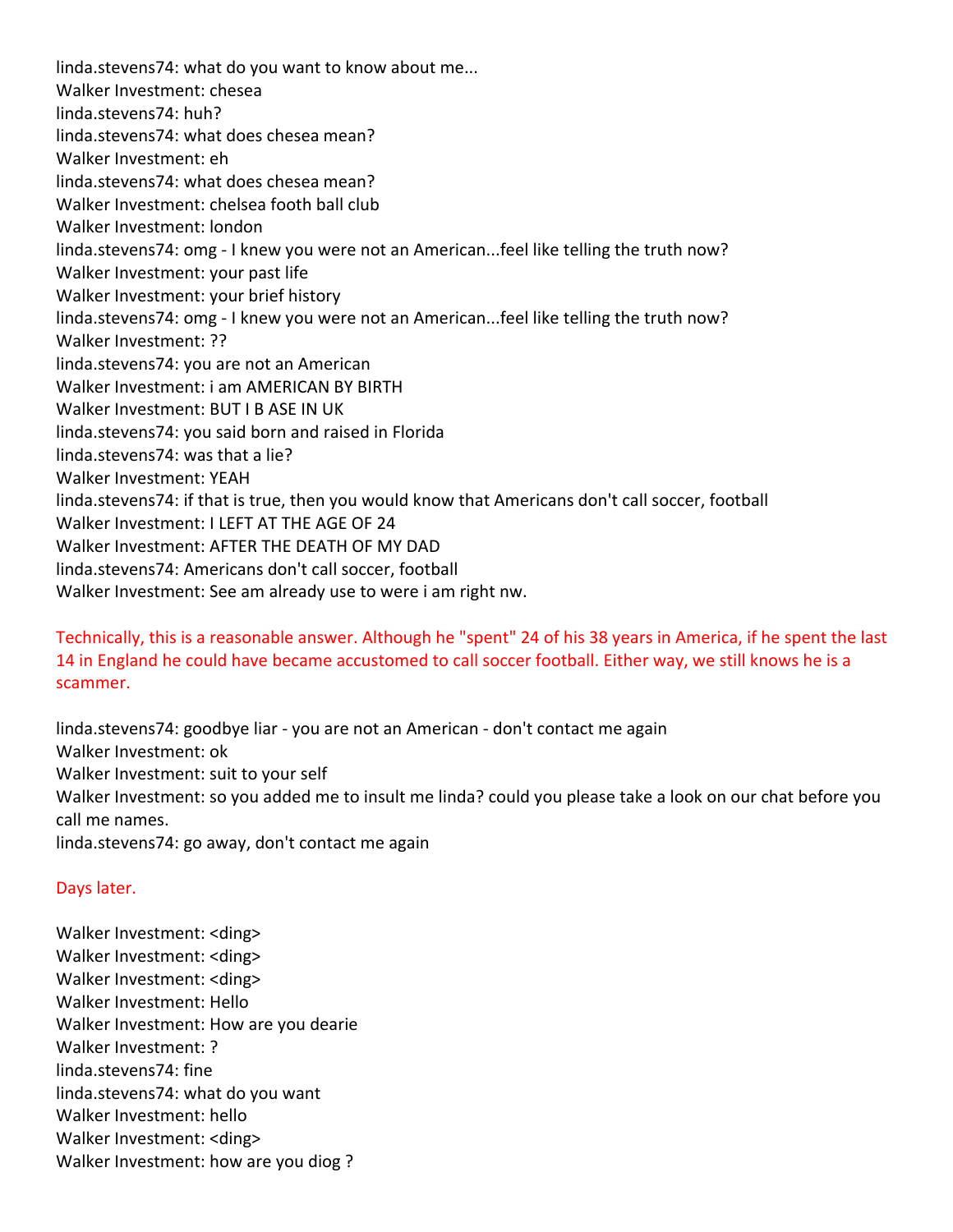Walker Investment: <ding> Walker Investment: <ding> linda.stevens74: what linda.stevens74: what do you want? Walker Investment: is you i want Walker Investment: tell me your real identity

# He thinks that because I am wise to him then I must be a scammer too.

linda.stevens74: excuse me?? What is that supposed to mean? Walker Investment: be serious Walker Investment: you know what i am talking about linda.stevens74: I am not the one who lies to people on the internet ‐ you are Walker Investment: . Walker Investment: know you are linda.stevens74: whatever ‐ go away liar Walker Investment: a scam artist is n't it? Walker Investment: bict like you linda.stevens74: nice English, nigerian boy ‐ go beg from someone else linda.stevens74: I know you are ashamed to be black Walker Investment: look at you you think am black hon hahahahah Walker Investment: you fail

## Of course I am wrong (lol) and he denies being black.

linda.stevens74: all black people should be killed ‐ the world would be a better place linda.stevens74: does your stupid filthy black parents know that you beg from white people? Walker Investment: we are rule by the black mugu Walker Investment: like you linda.stevens74: lol ‐ I don't even know what that means, beggar boy Walker Investment: <ding> linda.stevens74: I know that you pretend to be white because you are ashamed to be black linda.stevens74: I love when you fools deny your race ‐ it's so funny linda.stevens74: did your stupid black parents teach you how to beg from white people like dogs? Walker Investment: you are a bitch linda.stevens74: lol linda.stevens74: what's wrong black beggar? Walker Investment: fuck you, you will die being lonely i bet you that Walker Investment: lol linda.stevens74: lol ‐ poor little black street boy is mad at me... linda.stevens74: we made you slaves, black fool Walker Investment: but are the one ruling you white

### Wow ‐ his denial of being black didn't last very long.

linda.stevens74: and you still beg from us like dogs Walker Investment: i got all the terlents from you but, now we are the world power. linda.stevens74: lol linda.stevens74: the world power of begging from us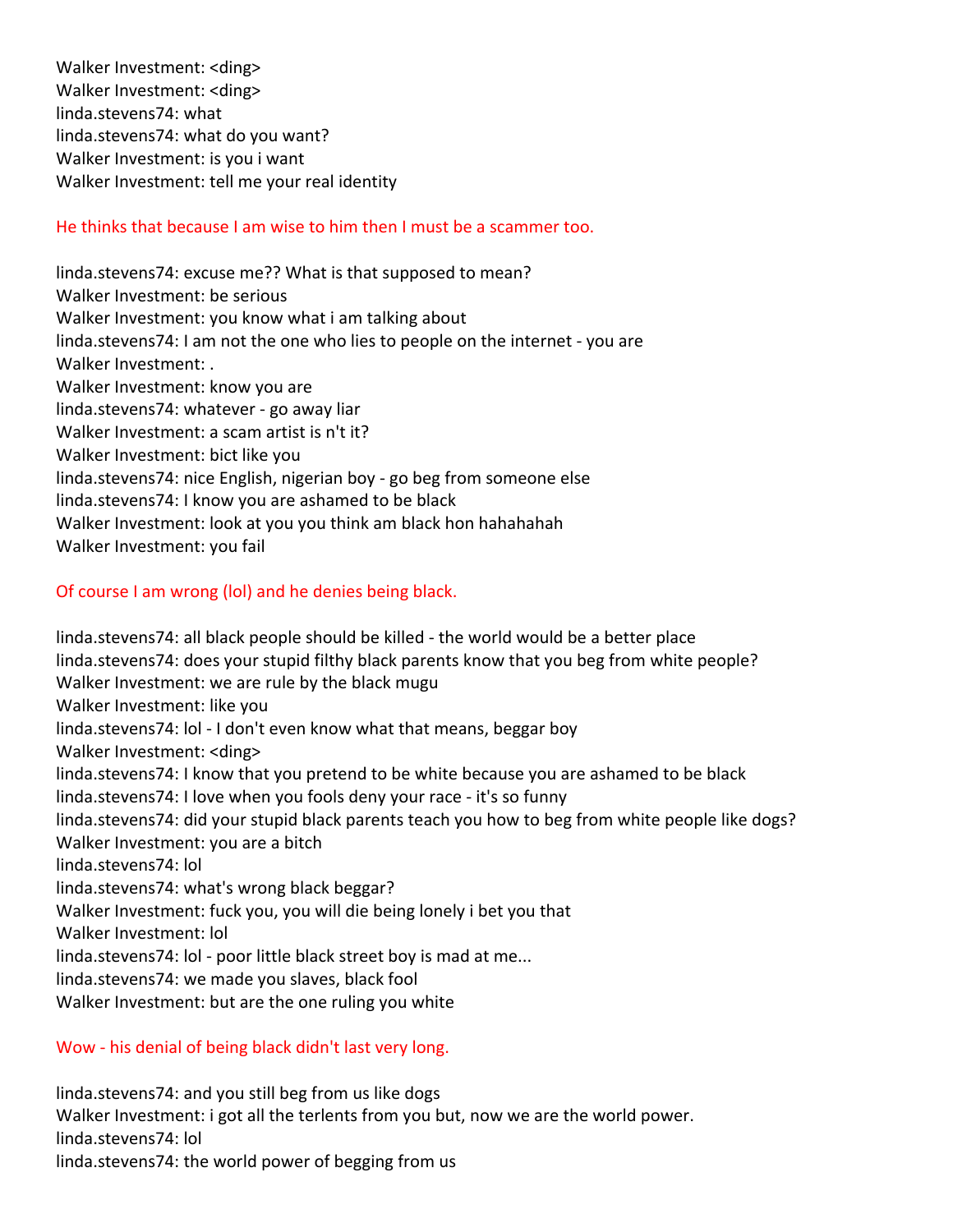Walker Investment: you think so , i are making you fool pass through pain and heart broke linda.stevens74: do world powers beg like dogs? Walker Investment: fool like you linda linda.stevens74: I love laughing and teasing you nigerian fools ‐ it's so funny ‐ you act like children Walker Investment: thank's linda.stevens74: you think you are a world power ‐ you are on the internet pretending you are white so you can beg... linda.stevens74: lol Walker Investment: bye linda.stevens74: run away now, black beggar linda.stevens74: I loved how you denied being black linda.stevens74: that was funny linda.stevens74: that's how I know you are ashamed of it Walker Investment: Walker Investment: linda.stevens74: you better go back to begging now, world power...lol Walker Investment: linda.stevens74: I am sorry you are poor and black ‐ your life must be horrible linda.stevens74: were your stupid filthy parents beggars? linda.stevens74: I am sorry you have stupid parents who didnt teach you anything linda.stevens74: beg black fool beg like a dog linda.stevens74: is the little black street rat mad? linda.stevens74: that is so funny ‐ I never had any internet beggar tell me they are a world power linda.stevens74: why are you running, black coward? linda.stevens74: ashamed? linda.stevens74: lol linda.stevens74: beg black boy beg... linda.stevens74: are you too stupid to get a real job or just too lazy? linda.stevens74: awww...is the poor little black street beggar mad? linda.stevens74: you wish you were white, don't you? linda.stevens74: you wish you were white so you could get a real job and not have to beg like a dog linda.stevens74: do you think your stupid parents are proud of you? Proud that you deny your race? linda.stevens74: lol linda.stevens74: are you the worlds most powerful beggar? linda.stevens74: dont you like talking to me any more? linda.stevens74: I like talking to you... linda.stevens74: well, I like laughing at you... linda.stevens74: are you too busy begging to talk to me? Walker Investment: what do you want Linda Walker Investment: ? linda.stevens74: I just want to talk to the world's most powerful beggar Walker Investment: and ? linda.stevens74: lol linda.stevens74: that's what you said, right? You have the power right? Even though you have to beg from white people? Walker Investment: and ? linda.stevens74: lol linda.stevens74: were your filthy parents beggars?